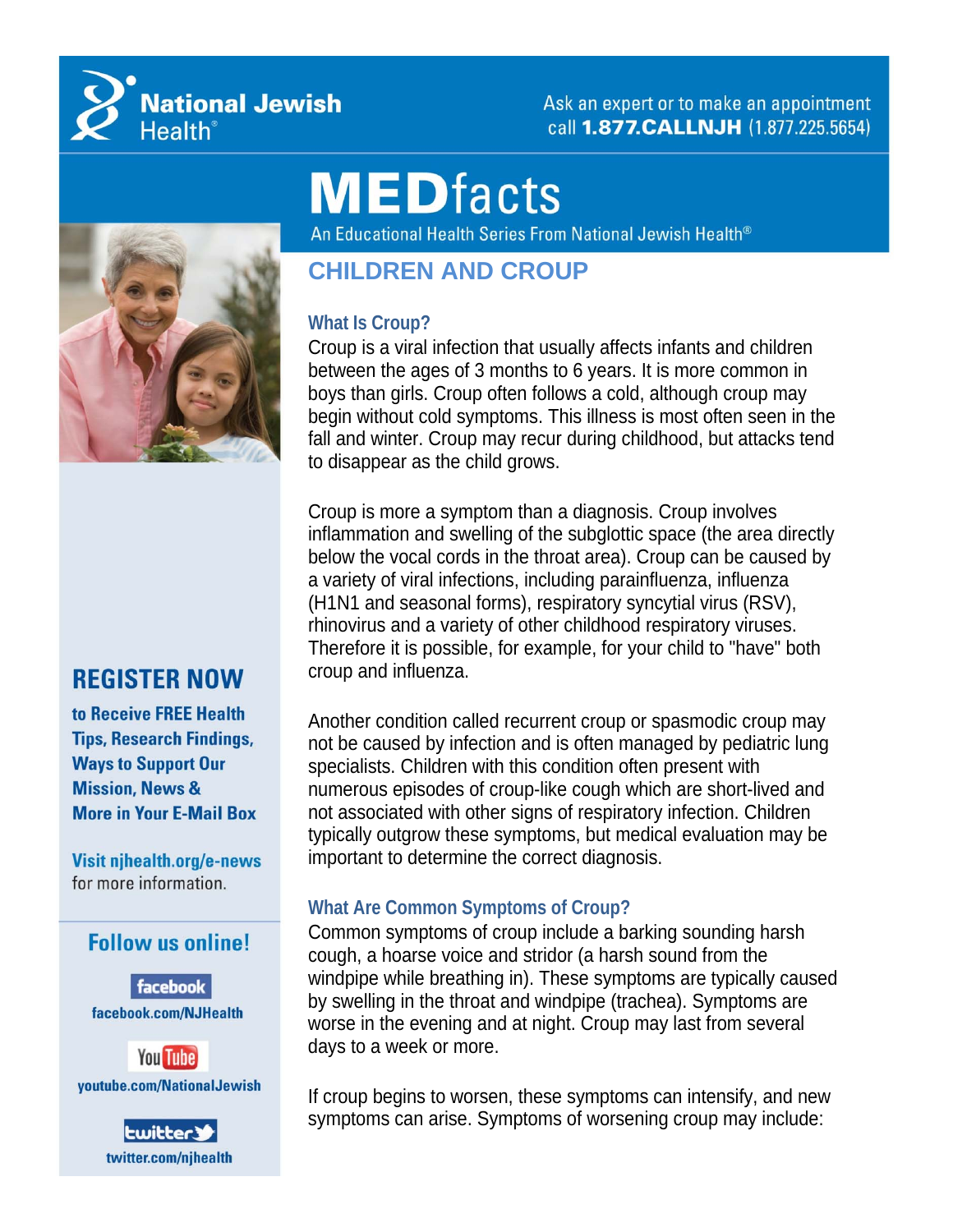- Increased stridor
- Skin pulling in below the neck or between the ribs while breathing in (retractions)
- Trouble talking
- Blueness around the lips or nail beds (cyanosis)
- Drooling
- High fever
- Having trouble breathing in general.

If your child has any of these symptoms, it is important to seek medical care right away.

#### **Treatment of Croup at Home**

In most cases, croup can be treated at home. Treatment with cool mist may help symptoms. Cool mist therapy may be delivered by placing a vaporizer or humidifier in the child's bedroom. If you use a vaporizer or humidifier, remember to clean it following the manufacturer's instructions. Another option may be to run the shower or tub water in the bathroom with the door closed for fifteen minutes or so. Then sit in the bathroom with your child. These techniques create an environment high in humidity to help symptoms.

In addition to cool mist therapy, the child should receive adequate rest and drink plenty of fluids. Because crying can increase croup symptoms, care should be taken to comfort and soothe the child.

Finally, it is very important to closely monitor the child with croup. Talk with your doctor if your child has symptoms of croup to see if your child should be seen. Parents should be aware of symptoms of worsening croup.

#### **Treatment of Croup at the Doctor's Office or Hospital**

There are a number of medicines that may be used when a child is seen in the doctor's office or hospital. They include:

- **Corticosteroids** can decrease swelling in the throat and windpipe to improve symptoms of croup. Corticosteroids may be given as a pill, liquid or as a shot. They may also be given as an inhaled treatment.
- **Racemic epinephrine** can also decrease swelling briefly. Racemic epinephrine is given in an inhaled treatment.
- **Antibiotics** (Used only when concerned about bacterial infections). Antibiotics may not be used, because croup is often a viral infection. If your doctor is concerned about a bacterial cause, antibiotics may be prescribed.
- **Tamiflu** (Oseltamivir): Used for influenza (suspected if child has fever and cough). Influenza may be suspected if it is present in the community.

In addition to medicines, your child can be monitored closely in the doctor's office or the hospital. Doctors and nurses can ensure the child is breathing well and receiving enough oxygen and fluids. This is important in more severe cases of croup.